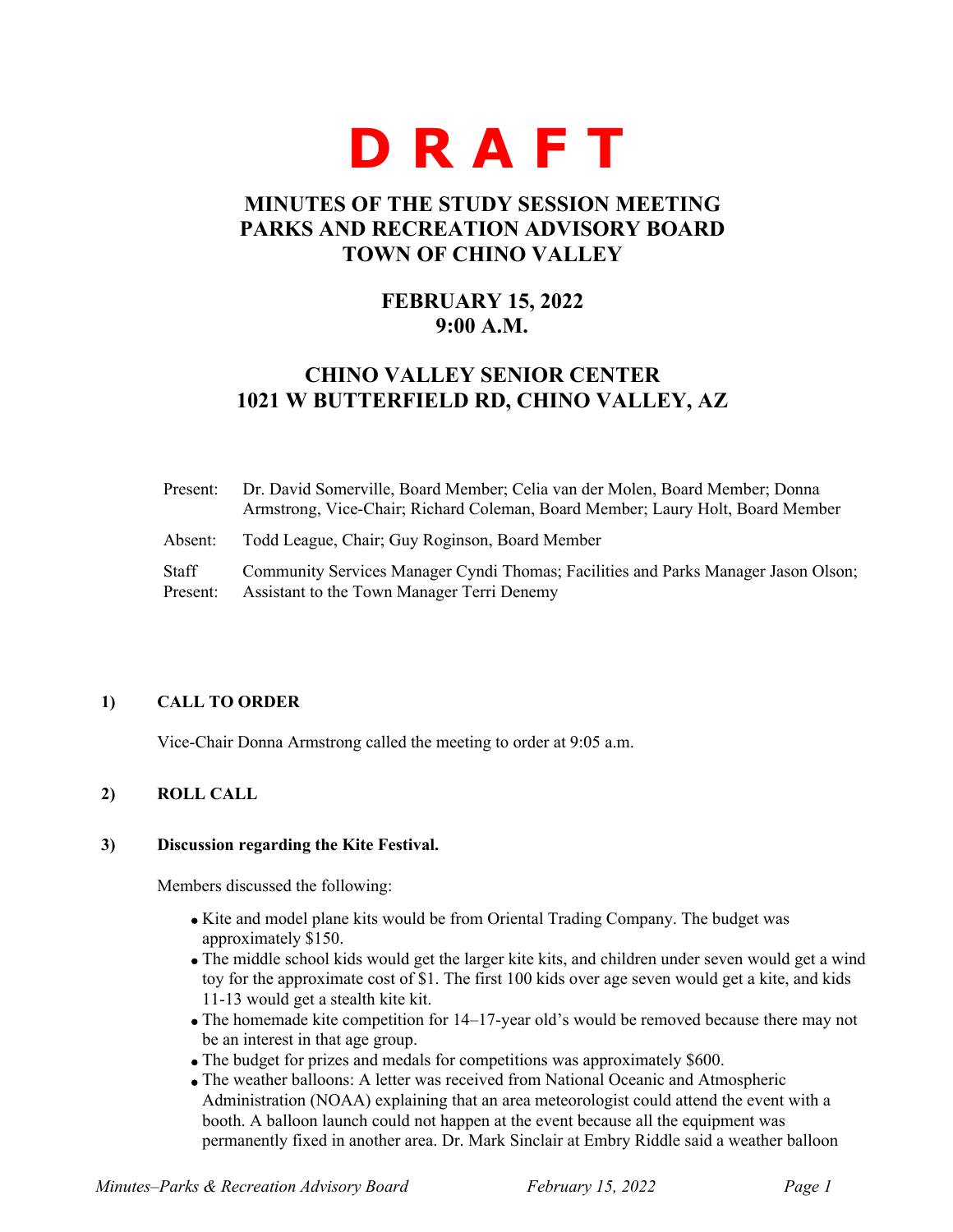could be launched at the school for a fee.

- An overview of possible volunteers was shared with the Board.
- Possible sponsors and donors were reviewed.
- A banner, logo, and school brochure had been developed.

#### **4) Discussion regarding by-law revision.**

Members discussed the following:

- Staff agreed that it was a number one priority of the Board.
- Members discussed focusing on the budget and waiting to discuss the by-laws.
- Staff explained that the by-law changes would need to go to the Town attorney for approval before going to the Council.
- Staff explained that no other board or committee in the Town had written their own by-laws, and the process for the rewrite needed to be determined.

#### **5) Discussion regarding the Old Home Manor preliminary plan.**

Members discussed the following:

- A concept of OHM was shared with the Board.
- The area around the ballfields would have an RV Park.
- Members discussed the potential area and expansion area.
- The OHM ballfields were no longer useable. The biggest complaint they had at the current fields was that field #4 did not have lights. It would cost approximately \$500,000 to get lighting to the field. The field on Road 1 East and Perkinsville was recently redone. The amount of use on the field did not warrant any new fields in any other location.
- Members needed to determine what they wanted to include on the OHM concept for the preliminary plan for presentation.
- Members thought there were numerous possibilities because the area was flat and there was already access in and out of the area that could handle large events.
- Ideas included volleyball, picnic area (plans were to put picnic benches near the 9/11 Memorial area), BBQ pits, amphitheater, grassed area with walking trails, workout equipment, and parking.
- Members discussed concerns about making the park dog friendly because there were already dog parks. Staff explained dog ordinances would need to be followed and dogs could not be off leash.
- Members discussed the future growth of the business park and the usefulness of having the park for use by those businesses. The RV Park could also use the area.
- Members discussed upcoming UTV events at OHM.
- Members discussed a community lake. The community center park was supposed to have an amphitheater and lake. It could be repurposed for OHM.
- A Board Member could prepare a conceptual preliminary plan.
- Members discussed a skate park, but thought it brought too many safety and vandalism issues.

OHM Amenities and Features:

- A large indoor sporting facility. The building would be a substantial cost
- Pond/Lake for all types of water sports (reclaimed water)
- Sports field extensions
- Dry camping for groups like Boy Scouts. There may be dry camping at the proposed RV Park
- Future dog park
- Nature Center
- Peavine Trail connections to various areas of Town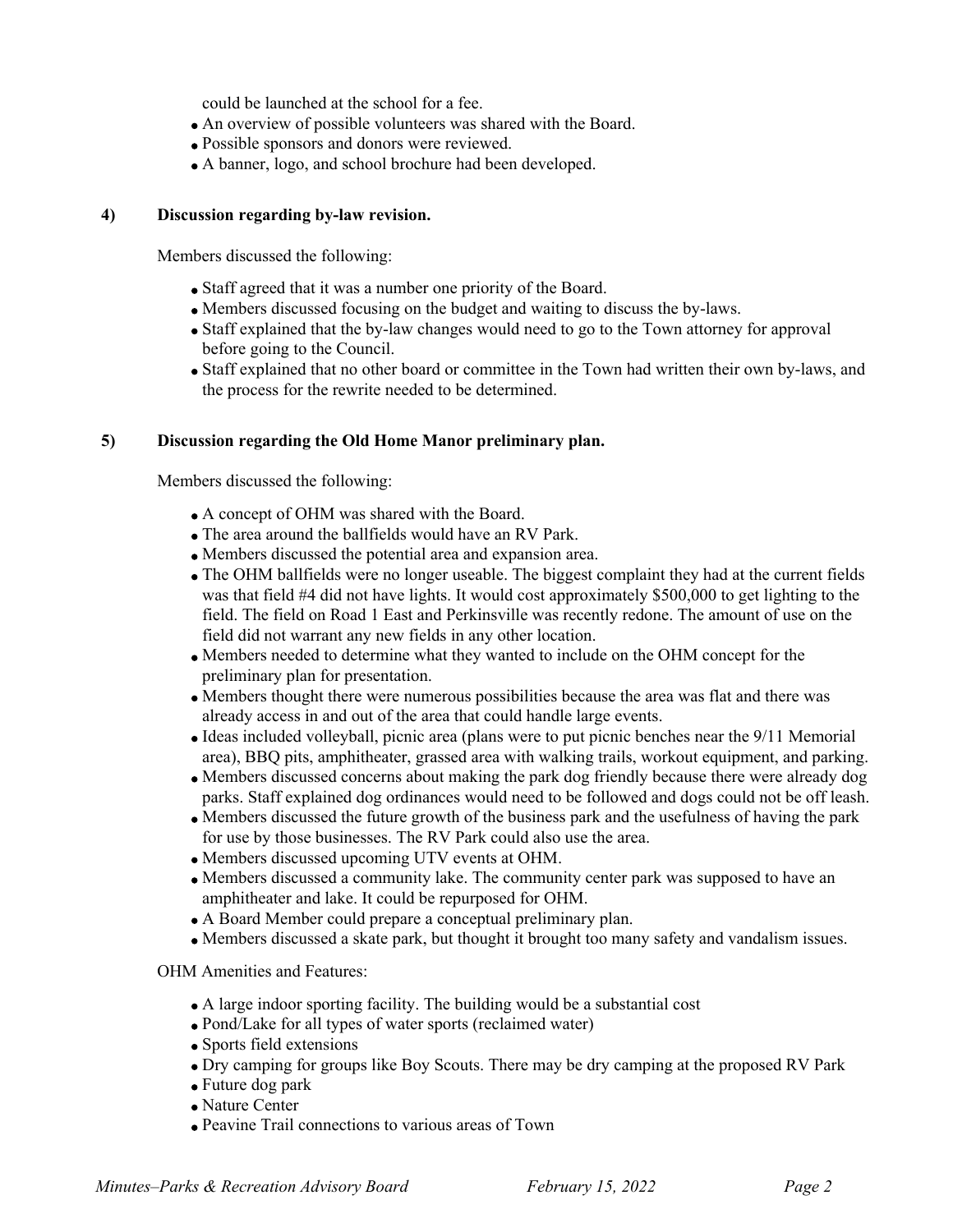- Mountain Bike Trails
- Nine hole or mini golf Course
- Volleyball Court
- Amphitheater
- Walking trails and grassy area
- Trail workout equipment
- $\bullet$  Ice rink
- Outdoor festival area
- Restrooms and concession stands

#### **6) Discussion regarding the Center Street Park plan.**

This item was heard after Roll Call but is retained here for clarity.

Members discussed the following:

Dog Park

- There had been discussion at the previous meeting to move the existing dog park to Center Street Park.
- Board Member van der Molen had drawn plans to show what the dog park could look like. Staff explained that the project had not been approved and was only in the discussion phase. There was discussion that the dog park had been ignored for many years, but finally had money allocated specifically for it for the first time. If the project was approved, it could take several months for it to be up and running. Staff needed the board to either recommend moving forward or not regarding moving the dog park to Center Street.
- The new area would be twice the size of the current dog park. One plan design (#3) was 16,980 square feet and was the exact same size as the smaller dog park at the big dog park in Prescott. They could add two dog cells on the left side for more running space. Members liked the three-cell plan so that the cell use could be rotated.
- The fence would be latched, and dogs should be leashed from the car until the dog has reached the enclosed fenced area.
- Members discussed possible noise issues and the fact that there were few residential homes in the area. The park would have turf or artificial grass and already had many trees. Members discussed tree maintenance and appropriate types of trees for the park.
- There was concern expressed about the parking lot being too close to the street because dogs could bolt and run into the road. Members discussed the busier street at the current location and that the proposed location was on a residential street. They had not put a children's park at Center Street Park because there was not enough supervision on the park for safety reasons. There were 20-parking areas, as well as street parking.
- A walking trail was added to the drawing because dog parks brought people together.
- It was suggested that a safe small dog only cell could be created on half a cell and more parking could be created from the other half. Members discussed the difficulty in keeping small dogs and large dogs separated without someone enforcing a size limit. There were also small dogs that enjoyed playing with big dogs, and big dogs that hated small dogs.
- Members thought the dog park would be utilized more if it were located within a neighborhood. It also was a good socialization tool for the community.
- The idea of renting the smaller cell for dog training for a certain number of hours and closed to public use was discussed. Staff thought that could be a selling point for having three cells.
- Money that had been raised specifically for the Old Home Manor dog park, had been put in the General Fund and never used for what it was intended for.
- Bathroom facilities were discussed. The property had a house with septic at one point, but staff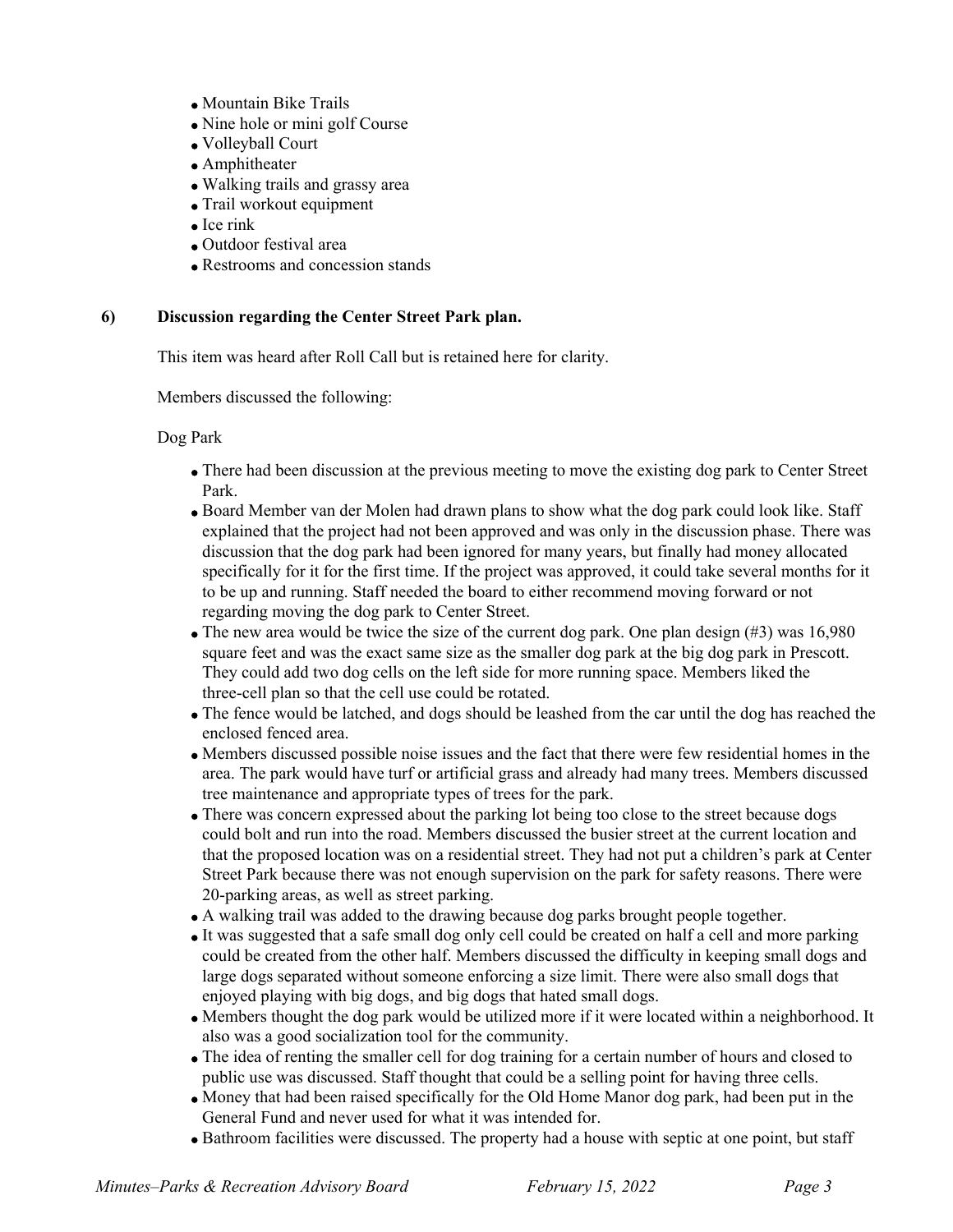was unclear of the current status of the system. Members discussed the possibility of using port-a-potties because often times bathroom facilities and BBQ facilities were left in disarray by transient users.

#### Senior Only Park

- A senior only park was proposed as a use for the park. Activities included shuffle boards, bocce ball, horseshoe pit, walking park, exercise equipment, etc. Some of these were already at Memory Park and there were plans to add exercise equipment. The existing bocce ball court had never been used since installed in 2005. The horseshoe pits had not been used since 2017 except for private picnic parties. Members thought one issue could be the lack of access to the necessary equipment but did not know how to resolve the issue for easy access.
- Staff shared ideas that had been discussed for recreational expansion.
	- Expand and build on the existing senior center that already provided exclusivity.
		- Butterfield Road could be closed for a senior park. Members discussed possible layouts.
	- Center Street Community Garden at Center Street Park.

## Pickleball Courts

- Four new pickleball specific courts were budgeted to be built instead of using the basketball courts. The proposed location was next to the new playground equipment, but it was recently determined by a staff member who was a certified playground specialist, that the courts were too close to the playground equipment. There was no other suitable location without removing necessary parking areas.
- Staff suggested that eight brand new pickleball courts could be built on the site of the current dog park, which was double the size of the original plan.
- Members discussed that the original pickleball location was picked because it was conveniently located next to the playground equipment so that people could keep an eye on their children.
- Staff explained that relocating the courts to an optimal position would allow the courts to be locked with passcode access, and the courts would become exclusively used for pickleball. The courts were currently shared with basketball players.
- Members discussed whether fencing the park would eliminate or reduce vandalism.
- Members discussed the need to modify the drainage area because based on the recreation plan developed over the years, the drainage went through the middle of the proposed pickleball courts. There was a plan to put a retention basin east of the basketball/pickleball courts, where the water would be diverted to flow out to the south and east.
- After measuring the proposed area by the playground equipment, staff determined that the courts would need to span out far enough, consequently eliminating the workers and public event entrance driveway to the park. Parking was at a premium in the area. The Town's North Campus building had more parking than the entire Community Center Park.
- Staff had contacted Prescott regarding their recent cost to build pickleball courts. Four courts cost approximately \$160,000. The Town had \$200,000 budgeted, and staff did not think asking for \$320,000 was an impossible number. The timeline for the project completion would be determined by the Council and the budget process. All capital projects were now on a Town wide five-year plan. There may be grants available to help pay for the courts. Members discussed grant opportunities.
- Staff was beginning to prepare for the new budget year and wanted to put the projects on the new budget forms if the Board wanted to move forward. They could make a formal motion at the next regular meeting.
- Members thought the Center Street dog park project and the new proposed eight court pickleball project should be presented together.
- Members discussed that a pool cover was in the Town's three-year goals.